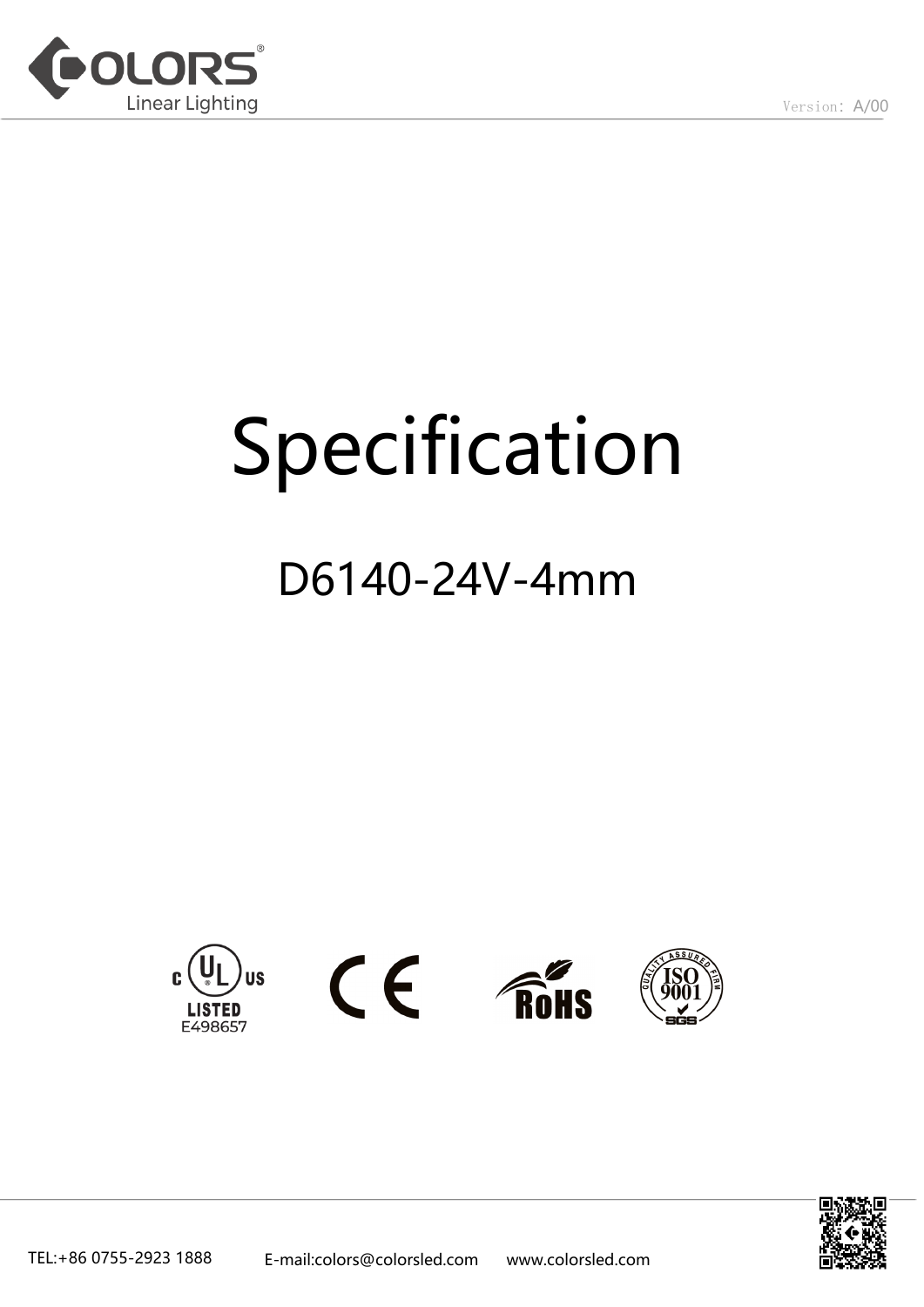

#### ▼General description

●Super slim width with board width only 4mm,Ultra-slim thickness of 1.2mm, matching profiles better

●Self-encapsulated design offers 4 optional 2700-6000K white lights

- ●With life span over 36000H
- ●Ta: -25~40°C;Tc:75°C(max)



#### ▼Dimension Max.length: 5000mm  $7.14mm(0.28")$ Cutting unit: 7leds/50mm(1.97") LED pitch: 7.14mm(0.28")  $4mm$  $24V+$  $24V+$  $\overline{\mathsf{R}}$  $\bullet$  Tc  $24V 24V$  $(0.16")$ Min. bend diameter:Φ60mm  $50mm(1.97")$ Mounting: 3M tape  $1.2<sub>mm</sub>$ IP: IP20/IP65  $(0.05")$ ※Warranty: 5years **NO/IP20** NANO/IP65  $- / + 180$  $-150$ 150 65.01.235.71x  $318.63cm$  $1\pi$  $16.25.58.921x$ 637.27cm  $2\pi$  $-120$ 120  $7.223.26.191x$ 955.90cm  $3<sub>π</sub>$  $4\pi$ 4.063.14.731x 1274.54cm  $-90$ 90  $2.600.9.4271x$ 1593.17cm  $5<sub>\pi</sub>$ 50  $6\pi$ 1.806, 6.5461x 1911.81cm 100  $7<sub>π</sub>$  $1.327, 4.8091x$ 2230.44cm  $-60$ 60 150  $8\pi$  $1.016.3.6821x$ 2549.08cm  $\texttt{UNIT:cd}$ 200  $CO/180, 115.8$  $9<sub>π</sub>$  $0.8026, 2.9091x$ 2867.71cm  $-c90/270, 116.0$  $-30$  $30$  $0.6501, 2.3571$ 3186.35cm  $10<sub>\pi</sub>$  $0$ <br>AVERAGE BEAM ANGLE (50%) : 115.9 DEG Eavg, Emax Angle:115.77deg Diameter Height Photometric of 1M strip **AAI Figure** AAI Figure

※Warranty is based on indoor use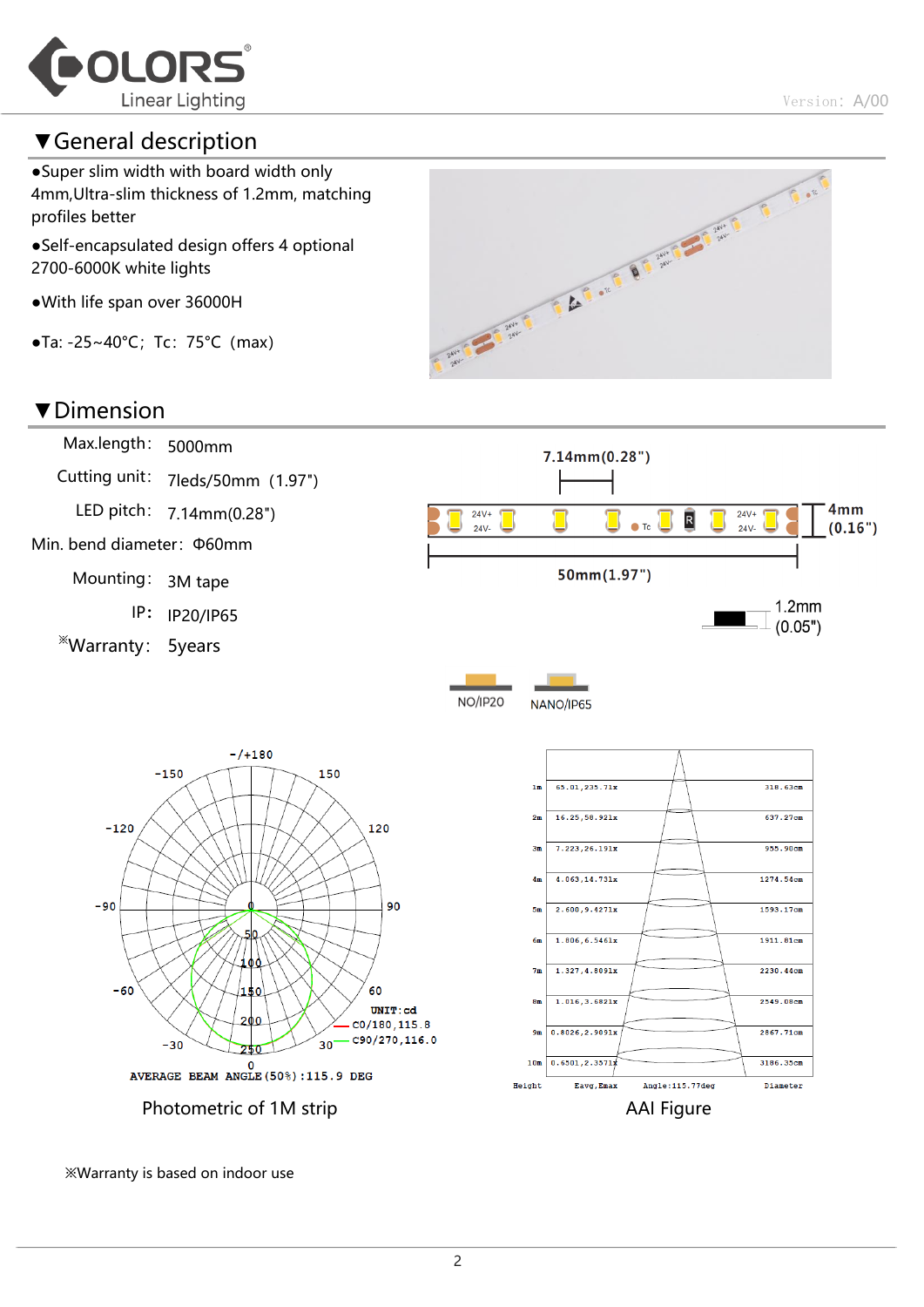

#### ▼Electronic & output data

| Input voltage: DC24V                                                          |                                    |            |                                  | Rated current: 0.275A(1m) /1.1A(5m) |                            |  |  |  |  |
|-------------------------------------------------------------------------------|------------------------------------|------------|----------------------------------|-------------------------------------|----------------------------|--|--|--|--|
|                                                                               | Typical Power: 6.6W(1m) /26.4W(5m) |            | CRI: >90                         |                                     |                            |  |  |  |  |
| Max.power: $7.2W(1m)$                                                         |                                    |            | On-off times: 10000 (test times) |                                     |                            |  |  |  |  |
| Power range: $6 \sim 7.2W(1m)$                                                |                                    |            | Copper foil: 2oz                 |                                     |                            |  |  |  |  |
| <b>CRI</b>                                                                    | Color                              | <b>CCT</b> | Lumen(lm)                        | Im/W                                | Energy<br>efficiency class |  |  |  |  |
| Ra > 90                                                                       | SW                                 | 2700K      | 660                              | 100                                 | F                          |  |  |  |  |
| Ra > 90                                                                       | <b>WW</b>                          | 3000K      | 685                              | 104                                 | F                          |  |  |  |  |
| Ra > 90                                                                       | <b>NW</b>                          | 4000K      | 710                              | 108                                 | F                          |  |  |  |  |
| Ra > 90                                                                       | W                                  | 6000K      | 685                              | 104                                 | F                          |  |  |  |  |
| 1. The tolerance of output data can be vary up to 15%                         |                                    |            |                                  |                                     |                            |  |  |  |  |
| 2.the output data tested according to IES TM-30-15                            |                                    |            |                                  |                                     |                            |  |  |  |  |
| 3.the output data is based on IP20/1 merter, data of 5m in only for reference |                                    |            |                                  |                                     |                            |  |  |  |  |
| 4.IP protection process leads changes to size, CCT and luminous flux          |                                    |            |                                  |                                     |                            |  |  |  |  |

▼BIN



#### ▼IP Process

| <b>IP Process</b> | Picture   | description | <b>Size</b> | optional CCT/color for finished<br>product | lumen<br>output rate |
|-------------------|-----------|-------------|-------------|--------------------------------------------|----------------------|
| <b>NO</b>         | NO/IP20   | No proof    | $4mm*1.2mm$ | 2700K/3000K/4000K/6000K                    | 100%                 |
| <b>NA</b>         | NANO/IP65 | Nano-proof  | $4mm*1.3mm$ | 2700K/3000K/4000K/6000K                    | 98%                  |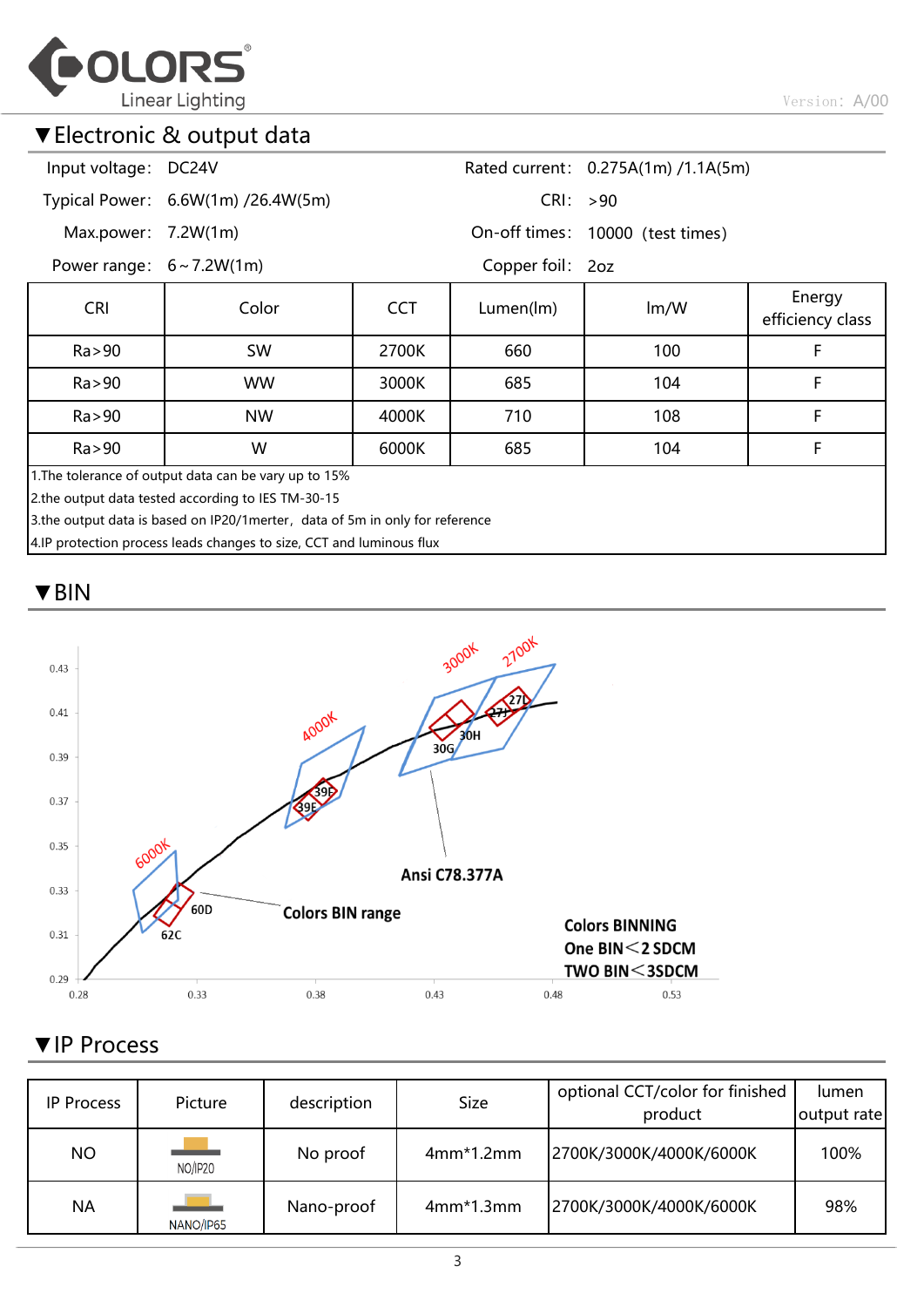

### ▼Order Code Formats

|              | 1: Category                       |   | 2: LED<br>3: LED/m |     | 5:FPC Width<br>4: Voltage |             |            | 6: IP Process               |                               | 7: CRI    |                | 8: CCT           |      |           |       |
|--------------|-----------------------------------|---|--------------------|-----|---------------------------|-------------|------------|-----------------------------|-------------------------------|-----------|----------------|------------------|------|-----------|-------|
| D            |                                   | 6 | 2216               | 140 | <b>140 LED</b>            | 24          | <b>24V</b> | 04                          | 4 <sub>mm</sub>               | <b>NO</b> | <b>NO</b>      | 9                | > 90 | SW        | 2700K |
|              |                                   |   |                    |     |                           |             |            |                             |                               | <b>NA</b> | <b>NANO</b>    |                  |      | <b>WW</b> | 3000K |
|              |                                   |   |                    |     |                           |             |            |                             |                               |           |                |                  |      | <b>NW</b> | 4000K |
|              |                                   |   |                    |     |                           |             |            |                             |                               |           |                |                  |      | W         | 6000K |
| D            |                                   |   | 6                  |     | 140                       |             | 24         |                             | 04                            |           | <b>NO</b>      | 9                |      |           | SW    |
|              | 9: Silk Printing 10: Entery cable |   |                    |     | 11: Wire type             |             |            |                             | 12: Wire length 13: Tape type |           | 14: Label Type | 15: Strip Length |      |           |       |
| $\mathsf{N}$ | Neutral                           | S | Single             | A   | red and black<br>cable    | 012         | 12cm       | W                           | White 3M                      | C         | <b>COLORS</b>  | 0500             | 5m   |           |       |
| C            | <b>COLORS</b>                     | D | Doubel             | B   | SM-male wire              | 020         | 20cm       |                             | Y Yellow 3M                   | S.        | Customized     | 2500             | 25m  |           |       |
| S            | Customized X                      |   | Nothing            | C   | SM-female<br>wire         | 050         | 50cm       | X                           | Nothing                       |           |                |                  |      |           |       |
|              |                                   |   |                    | X   | Nothing                   | 100         | 100cm      |                             |                               |           |                |                  |      |           |       |
|              |                                   |   |                    |     |                           | $\mathbf 0$ | Nothing    |                             |                               |           |                |                  |      |           |       |
|              | N                                 |   | S                  |     | A                         |             | 012        |                             | W                             |           | C              | 0500             |      |           |       |
|              |                                   |   |                    |     |                           |             |            | D61402404NO-9SWNSA012WC0500 |                               |           |                |                  |      |           |       |

#### ▼Packing

#### Colors brand package



#### General customized package